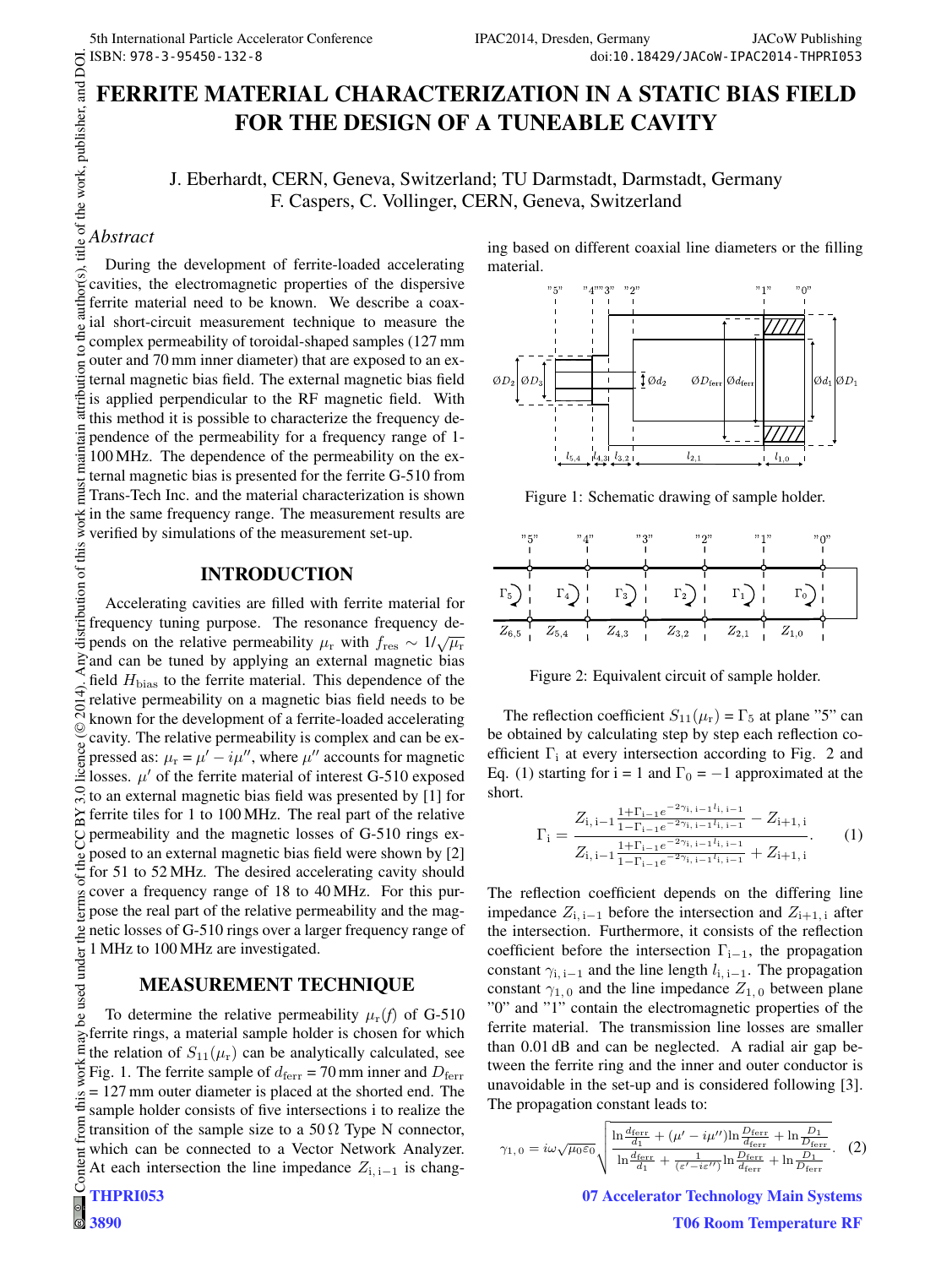The line impedance  $Z_{1,0}$  between plane "0" and "1" reads:

$$
Z_{1,0} = \frac{1}{2\pi} \sqrt{\frac{\mu_0}{\varepsilon_0}} \sqrt{(\ln \frac{d_{\text{ferr}}}{d_1} + (\mu' - i\mu'')\ln \frac{D_{\text{ferr}}}{d_{\text{ferr}}} + \ln \frac{D_1}{D_{\text{ferr}}})}
$$

$$
\sqrt{(\ln \frac{d_{\text{ferr}}}{d_1} + \frac{1}{(\varepsilon' - i\varepsilon'')}\ln \frac{D_{\text{ferr}}}{d_{\text{ferr}}} + \ln \frac{D_1}{D_{\text{ferr}}})}.
$$
(3)

The analytical model of the sample holder is air-filled between plane "1" and "5", hence the propagation constant according Eq. (2) reduces to  $\gamma = i\omega \sqrt{\mu_0 \varepsilon_0}$  with  $\varepsilon' = \mu'$ = 1 and  $\varepsilon'' = \mu'' = 0$ . By applying Eq. (1) gradually for every intersection and taking into account the ferrite filled part by Eq. (2) and (3) we obtain an expression for  $S_{11}(\mu_r)$ which depends on the quantity of interest, the complex permeability. Thus we are able to compute  $\mu'$  and  $\mu''$  from the results of a 1-port reflection measurement for known  $\varepsilon'$  = 14.3 and  $\varepsilon'' = 2.86 \cdot 10^{-3}$ , given by the manufacturer [4]. The sample holder is put into a cylindrical solenoid, in order to carry out material measurements within an external magnetic bias field, see Fig. 3.



Figure 3: Measurement set-up: Sample holder in solenoid.

A magnetic bias field  $H_{\text{bias}}$ , which is perpendicular to the RF magnetic field can be generated by operating the coil with a bias current  $I_{bias}$ . The magnetic bias field in the vertical and horizontal center of the empty solenoid is given by  $H_{\text{bias}} = I_{\text{bias}} \frac{mn}{2(b-a)} [\arcsin(\frac{2b}{h}) - \arcsin(\frac{2a}{h})],$ where  $n = 24$  windings,  $m = 6$  layers,  $h = 34.5$  cm height,  $a = 9$  cm inner radius and  $b = 18$  cm outer radius.

## **MAGNETIC CHARACTERIZATION OF FERRITE G-510**

Before getting to the results of the material characterization a short remark on hysteresis is made. During the material investigation it has been pointed out that the magnetic bias history of a G-510 ferrite sample can have a significant impact on the magnetization and hence on the relative permeability. The spread of  $\mu'(f)$  and  $\mu''(f)$  over a frequency of 1 to 100 MHz of three samples with different bias history are shown in Fig. 4. The real part of the relative permeability differs mainly at frequencies below 10 MHz, whereas the maximum difference of the imaginary part of the relative permeability is at around 8 MHz. It is obvious that



Figure 4: Complex relative permeability spectra of three samples with different bias history.

while characterizing the permeability, the present magnetization state always needs to be indicated. After degaussing the three samples, the spread of the relative permeability reduces notably as discussed below.

In a first step the relative permeability of the demagnetized material is characterized. The real and the imaginary part of the relative permeability are shown in Fig. 5. Both  $\mu'(f)$ and  $\mu''(f)$  of the demagnetized ferrite show typical dispersion characteristics. The real part of the relative permeability is first slightly increasing to a maximum value of 41.4 at 4 MHz and then rapidly decreasing while the imaginary part reaches a maximum of 18.8 at 9 MHz. The initial permeability provided by the manufacturer [4] of 37 at 1 kHz matches quite well with the measured permeability of 36.6  $\pm 1.0$  at 1 MHz. The measurement uncertainty was evaluated by repetitive measurements according to the students t-distribution with 94.45 % confidence interval. The upper and lower limit of the confidence interval are indicated by the dashed traces in Fig. 5. After degaussing the three G-510 samples with different bias history, the real and imaginary part of the relative permeability were within the confidence interval.



Figure 5: Complex relative permeability spectra of demagnetized material with upper and lower limit of the confidence interval (dashed traces).

**07 Accelerator Technology Main Systems**

Content from this work may be used under the terms of the CC BY 3.0 licence ( $@$ 

this work may be used under the terms of the CC BY

Content from

licence (©

 $3.0$ 

2014).

2014). Any distribution of this work must maintain attribution to the author(s), title of the work, publisher, and DOI.

work must

this

bution of

distril

maintain attribution to the author(s), title of the work, publisher, and DOI.